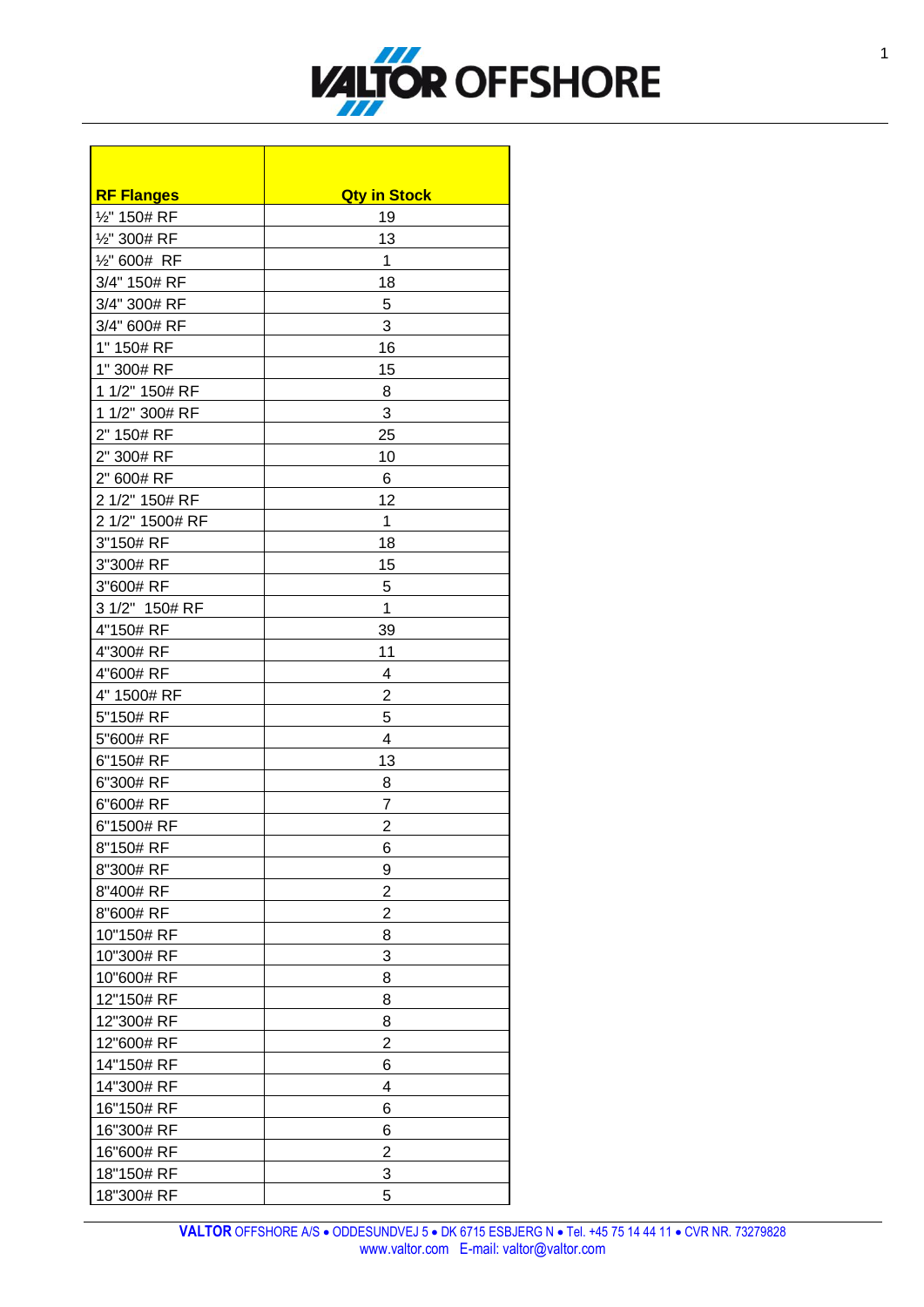

| 18"600# RF |  |
|------------|--|
| 20"150# RF |  |
| 20"300# RF |  |
| 24"150# RF |  |
| 24"300# RF |  |
| 28"150# RF |  |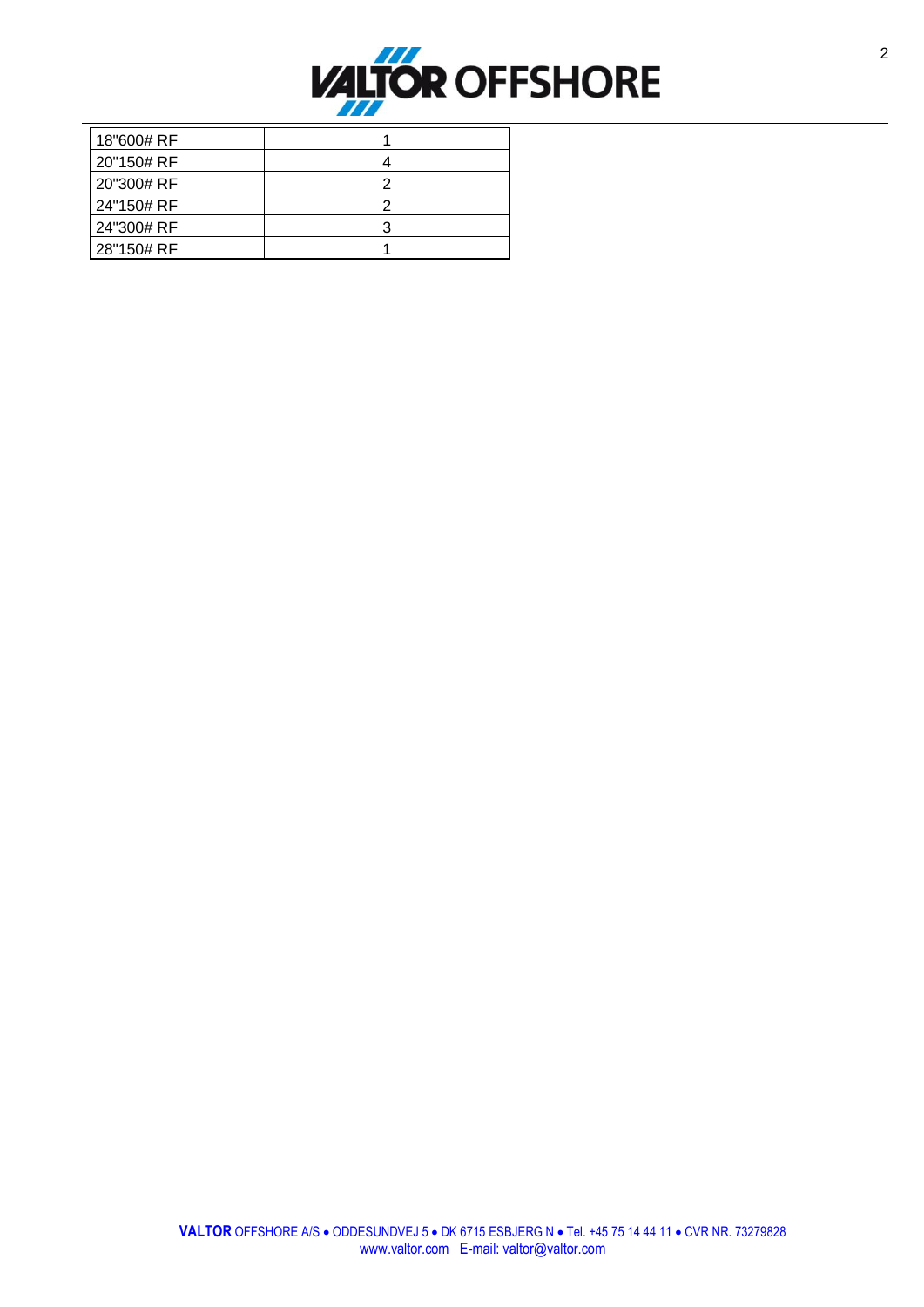

| <b>RTJ Flanges</b>    | <b>Qty in Stock</b>     |
|-----------------------|-------------------------|
| 1/2" 600# RTJ         | 8                       |
| 1/2" 900/1500# RTJ    | 21                      |
| 1/2" 2500# RTJ        | 9                       |
| 3/4" 600# RTJ         | 6                       |
| 3/4" 900/1500# RTJ    | 10                      |
| 3/4" 2500# RTJ        | 9                       |
| 1"600# RTJ            | 15                      |
| 1" 900/1500# RTJ      | 34                      |
| 1" 2500# RTJ          | 16                      |
| 1 1/2" 150# RTJ       | 9                       |
| 1 1/2" 600# RTJ       | 3                       |
| 1 1/2" 900#/1500# RTJ | $\overline{7}$          |
| 1 1/2" 2500# RTJ      | 14                      |
| 2" 300# RTJ           | $\overline{2}$          |
| 2" 600# RTJ           | 12                      |
| 2" 900/1500# RTJ      | 20                      |
| 2" 2500# RTJ          | 27                      |
| 3" 600# RTJ           | 6                       |
| 3" 900# RTJ           | 4                       |
| 3" 1500# RTJ          | 8                       |
| 3" 2500# RTJ          | $\overline{4}$          |
| 4" 600# RTJ           | 11                      |
| 4" 900# RTJ           | 6                       |
| 4" 1500# RTJ          | $\overline{7}$          |
| 4" 2500# RTJ          | 15                      |
| 6" 600# RTJ           | $\overline{7}$          |
| 6" 900# RTJ           | 4                       |
| 6" 1500# RTJ          | 24                      |
| 6" 2500# RTJ          | 6                       |
| 8" 600# RTJ           | 5                       |
| 8" 900# RTJ           | $\overline{\mathbf{c}}$ |
| 8" 1500# RTJ          | 5                       |
| 8" 2500# RTJ          | 3                       |
| 10" 600# RTJ          | 6                       |
| 10" 900# RTJ          | 4                       |
| 10" 1500# RTJ         | 8                       |
| 10" 2500# RTJ         | 5                       |
| 12" 600# RTJ          | 4                       |
| 12" 900# RTJ          | 3                       |
| 12" 1500# RTJ         | 7                       |
| 12" 2500# RTJ         | 3                       |
| 14" 600# RTJ          | 3                       |
| 14" 900 RTJ           | $\mathbf 1$             |
| 18" 600# RTJ          | $\overline{2}$          |
| 20" 1500# RTJ         | 1                       |
| 24" 600# RTJ          | 3                       |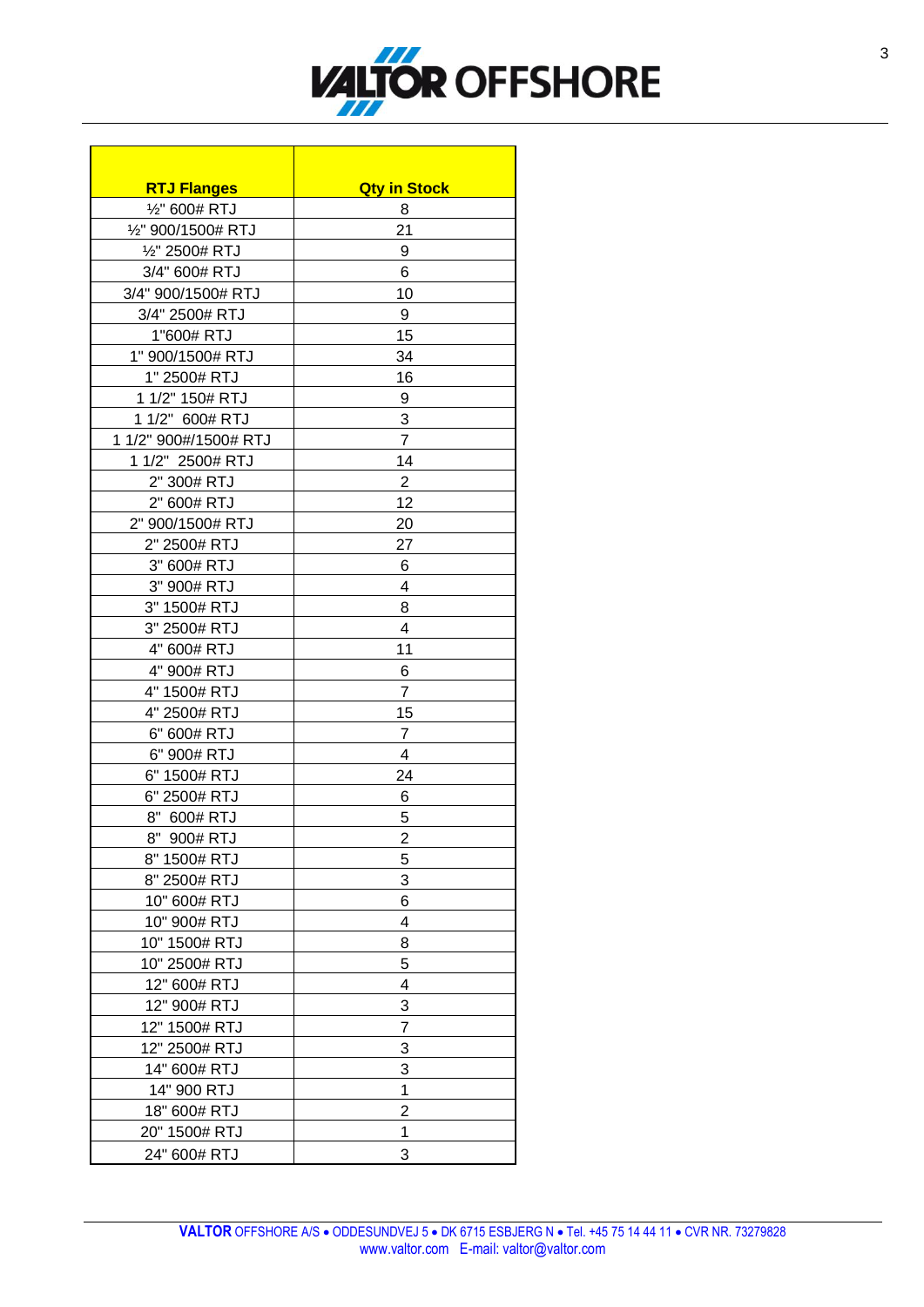

٦

| <b>Graylock Hubs</b>       | <b>Qty in Stock</b> |
|----------------------------|---------------------|
| 1" GR 4 HUBS               | 5                   |
| 1" GR 5 HUBS               | 12                  |
| 1" GR 7                    | 7                   |
| 1 1/2" GR 4                | $\overline{2}$      |
| 1 1/2" GR 11               | $\overline{7}$      |
| 1 1/2" GR 13               | 6                   |
| 1 1/2" GR 14               | $\overline{2}$      |
| 2" GR 13                   | 7                   |
| 2" GR 14                   | 25                  |
| 2" GR 16                   | 6                   |
| 2" GR 20                   | 6                   |
| <b>H<sub>2</sub></b> GR 20 | 7                   |
| 3" GR 23                   | 4                   |
| 3" GR 25                   | 3                   |
| 3" GR 27                   | 3                   |
| 4" GR 27                   | 6                   |
| 4" GR 31                   | 7                   |
| 4" GR D31                  | 5                   |
| 4" GR 34                   | 12                  |
| 4 GR 40                    | 16                  |
| 4" 27 til 4"31             | 1                   |
| 5" GR 42                   | $\overline{2}$      |
| 6" GR 42                   | $\overline{c}$      |
| 6"GR46                     | 9                   |
| 6"GR52                     | 8                   |
| 6"GRX52                    | 1                   |
| 6" GR 54                   | $\overline{c}$      |
| 6" GR 56                   | 3                   |
| 6" GR 62                   | $\overline{2}$      |
| 8" GR 56                   | 1                   |
| 8" GR 64                   | 3                   |
| 8" GR 67                   | 2                   |
| 8" GR 72                   | 3                   |
| 8" GR 76                   | 1                   |
| 8"GR 82                    | 5                   |
| 10H GR 62                  | 2                   |
| 10H GR 72                  | $\mathbf 1$         |
| 10H GR 94                  | $\overline{2}$      |
| 10H GR 97                  | $\overline{2}$      |
| 12" GR 82 HUBS             | 4                   |
| 12" GR 87 HUBS             | 2                   |
| 12" GR 91 HUBS             | 5                   |
| 12" GR 94 HUBS             | 3                   |
| 12" GR 97 HUBS             | 3                   |
| 12" GR 102 HUBS            | 9                   |
| 12" GR 106 HUBS            | 3                   |
| 12" GR 114 HUBS            | $\overline{1}$      |
| 12" GR 120 HUBS            | 4                   |
|                            |                     |

٦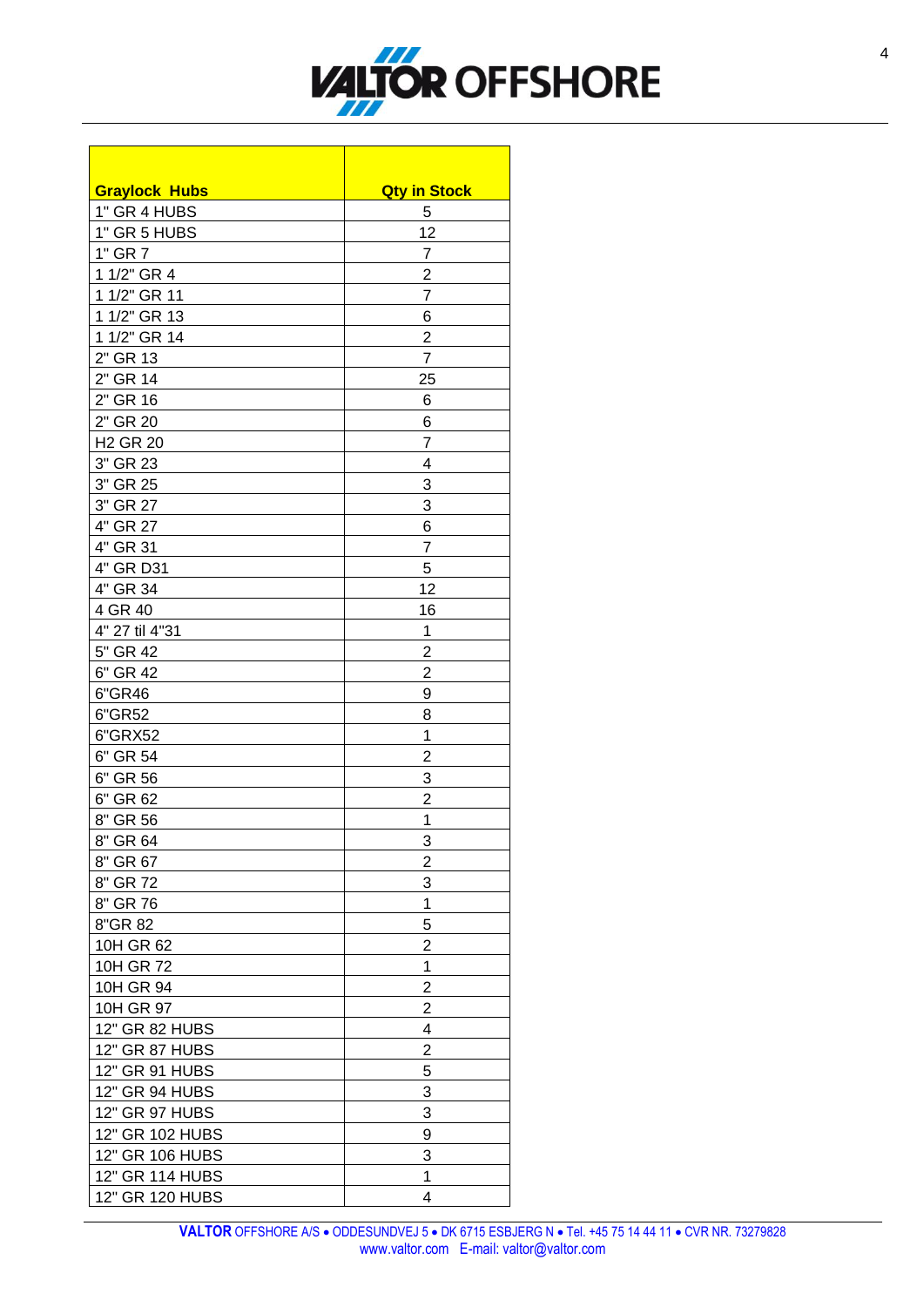

| 12" GR 152 HUBS | $\overline{c}$          |
|-----------------|-------------------------|
| 14" GR X112     | 4                       |
| 14" GR X122     | 1                       |
| 14" GR X125     | $\overline{c}$          |
| 14" P106        | 1                       |
| 14" P120        | $\overline{\mathbf{c}}$ |
| 14" P122        | $\overline{\mathbf{c}}$ |
| 14"-16" S106    | $\overline{\mathbf{c}}$ |
| 14"-16" S112    | $\overline{\mathbf{c}}$ |
| 14"-16" S114    | 4                       |
| 14"-16" S125    | 3                       |
| 14"-16" S130    | 4                       |
| 14"-16" S137    | $\overline{\mathbf{c}}$ |
| 14"-16" S140    | 1                       |
| 14"-16" S142    | $\overline{3}$          |
| 14"-16" S152    | 1                       |
| 14"-16" S162    | 3                       |
| 14"-16" S170    | 2                       |
| 16" GR X137     | $\overline{c}$          |
| 16" GR X140     | 3                       |
| 16" GR X144     | 1                       |
| 16" GR X152     | 1                       |
| 20" GR V3 160   | 1                       |
| 20" GR V3 192   | 2                       |
| 24" GR X192     | 1                       |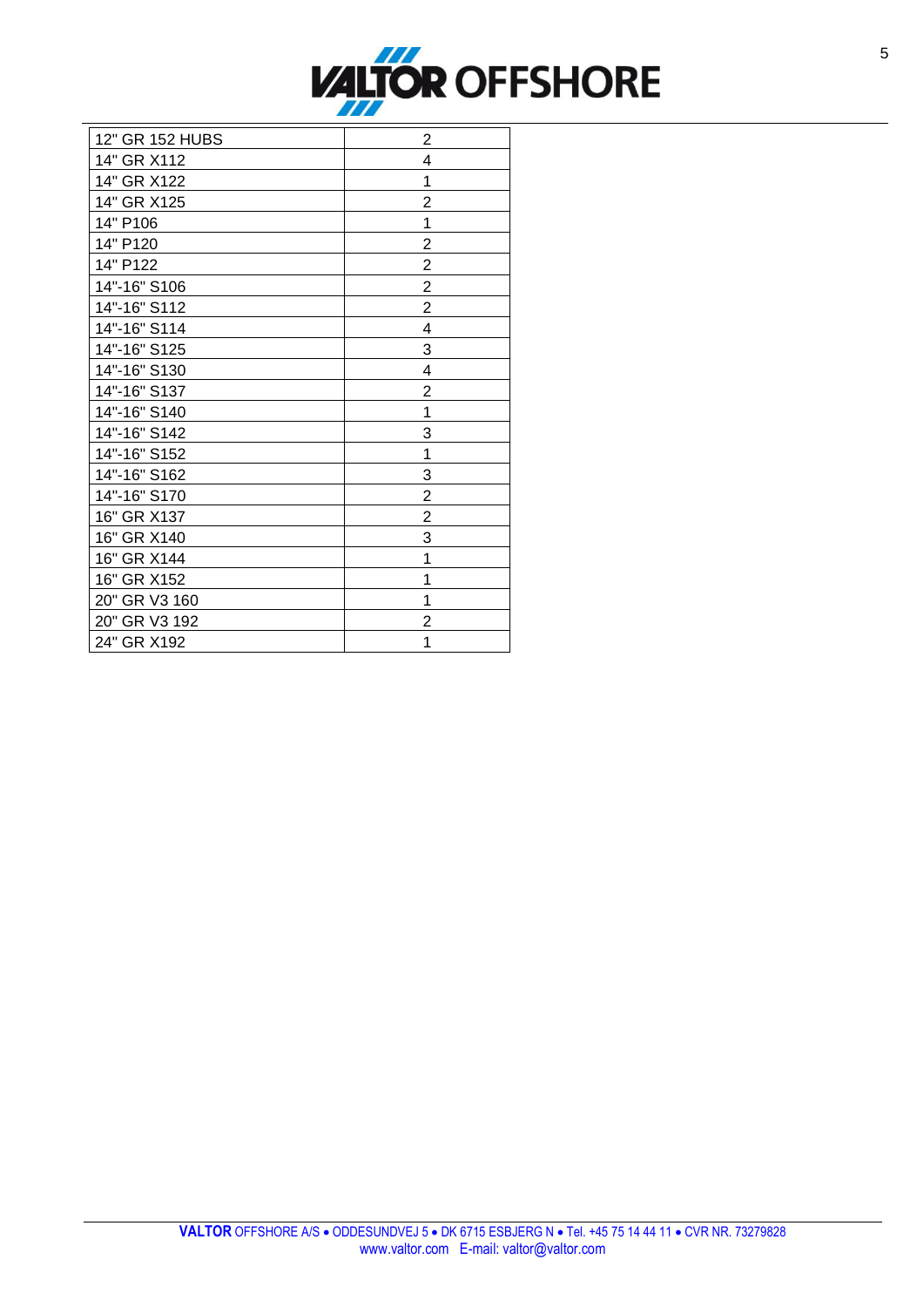

| <b>Bolt Size</b> | <b>Qty in Stock</b> |
|------------------|---------------------|
| $1/2"$ x 65mm    | 62                  |
| 1/2" x 70mm      | 136                 |
| 1/2" x 75mm      | 15                  |
| 1/2" x 80mm      | 13                  |
|                  |                     |
| $1/2"$ x 85mm    | 17                  |
| $1/2"$ x 95mm    | 61                  |
| 1/2" x 105mm     | 16                  |
| 1/2" x 110mm     | 8                   |
| 1/2" x 185mm     | 5                   |
| 5/8" x 80mm      | 12                  |
| 5/8" x 90mm      | 150                 |
| 5/8" x 100mm     | 84                  |
| 5/8" x 110mm     | 73                  |
| 5/8" x 120mm     | 69                  |
| 5/8" x 130mm     | 35                  |
| 5/8" x 140mm     | 19                  |
| 5/8" x 145mm     | 300                 |
| 5/8" x 170mm     | 4                   |
| 5/8" x 180mm     | 11                  |
| 5/8" x 210mm     | 14                  |
|                  |                     |
| $3/4"$ x 105mm   | 89                  |
| 3/4" x 115mm     | 29                  |
| 3/4" x 120mm     | 57                  |
| 3/4" x 130mm     | 89                  |
| 3/4" x 140mm     | 59                  |
| 3/4" x 150mm     | -5                  |
| 3/4" x 160mm     | 31                  |
| 3/4" x 165mm     | 83                  |
| 3/4" x 170mm     | 34                  |
| 3/4" x 195mm     | 9                   |
|                  |                     |
| 7/8" x 120mm     | 30                  |
| 7/8" x 130mm     | 111                 |
| 7/8" x 140mm     | 41                  |
| 7/8" x 150mm     | 92                  |
|                  | 17                  |
| 7/8" x 160mm     |                     |
| 7/8" x 165mm     | 98                  |
| 7/8" x 180mm     | 27                  |
| 7/8" x 185mm     | 15                  |
| 7/8" x 215mm     | $\overline{7}$      |
| 7/8" x 255mm     | 17                  |
| 7/8" x 270mm     | 12                  |
|                  |                     |
| 1" x 140mm       | 50                  |
| 1" x 150mm       | 17                  |
| 1" x 160mm       | $\overline{7}$      |
| 1" x 180mm       | 140                 |
| 1" x 190mm       | 12                  |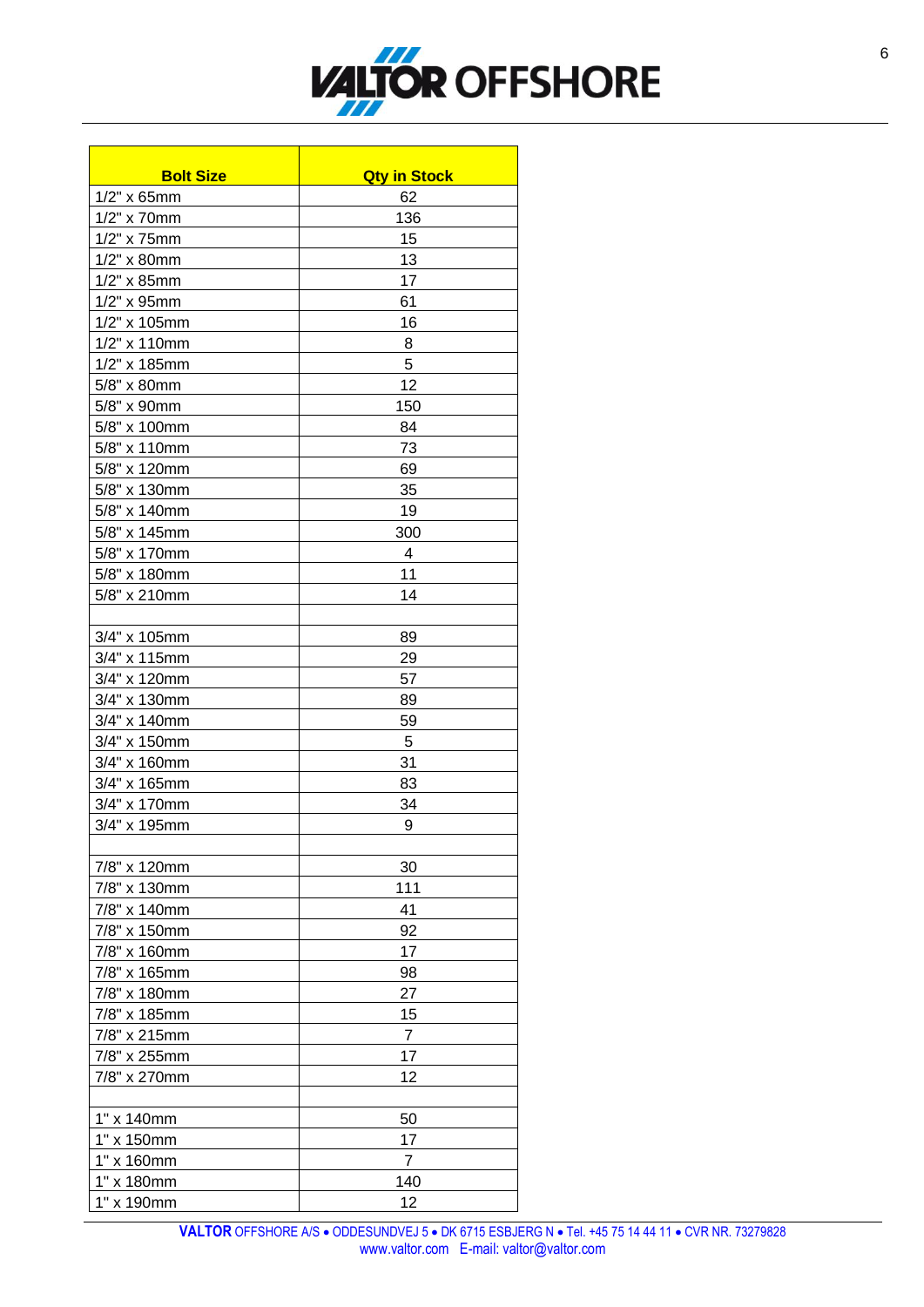

| 1" x 210mm        | 45             |
|-------------------|----------------|
| 1" x 220mm        | 15             |
| 1" x 230mm        | 121            |
| 1" x 245mm        | 4              |
| 1" x 260mm        | 35             |
| 1" x 300mm        | $\mathbf 1$    |
| 1" x 310mm        | 4              |
| 1" x 330mm        | $\overline{4}$ |
| 1" x 420mm        | 8              |
|                   |                |
|                   |                |
| 1 1/8" x 160mm    | 18             |
| 1 1/8" x 175mm    | 16             |
| 1 1/8" x 185mm    | 4              |
| 1 1/8" x 190mm    | 4              |
| 1 1/8" x 200mm    | $\mathbf{1}$   |
| 1 1/8" x 240mm    | $\overline{7}$ |
| 1 1/8" x 320mm    | $\mathbf{1}$   |
| 1 1/8" x 330mm    | 23             |
| 1 1/8" x 360mm    | 15             |
|                   |                |
| 1 1/4" x 180      | $\mathbf 1$    |
| 1 1/4" x 200      | 314            |
| 1 $1/4$ " x 210   | 12             |
| 1 1/4" x 215      | 10             |
| 1 1/4" x 220      | $\overline{2}$ |
| 1 1/4" x 230      | 29             |
| 1 $1/4$ " x $240$ | $\mathbf{1}$   |
| 1 1/4" x 270      | 23             |
| 1 1/4" x 390      | 12             |
| 1 1/4" x 500      | 20             |
|                   |                |
| 1 3/8" x 220      | 20             |
| 1 3/8" x 240      | 3              |
| 1 3/8" x 265      | 42             |
| 1 3/8" x 305      | 82             |
|                   |                |
| 1 3/4" x 405      | 7              |
| 1 3/4" x 420      | 6              |
| 1 3/4" x 440      | 3              |
| 1 3/4" x 500      | 3              |
|                   |                |
| 17/8" x 335       | 14             |
| 17/8" x 350       | 13             |
| 17/8" x 405       | 3              |
| 17/8" x 485       | 12             |
|                   |                |
| 2" x 360          | 6              |
| 2" x 400          | 42             |
| 2" x 755          | 16             |
|                   |                |
|                   |                |
|                   |                |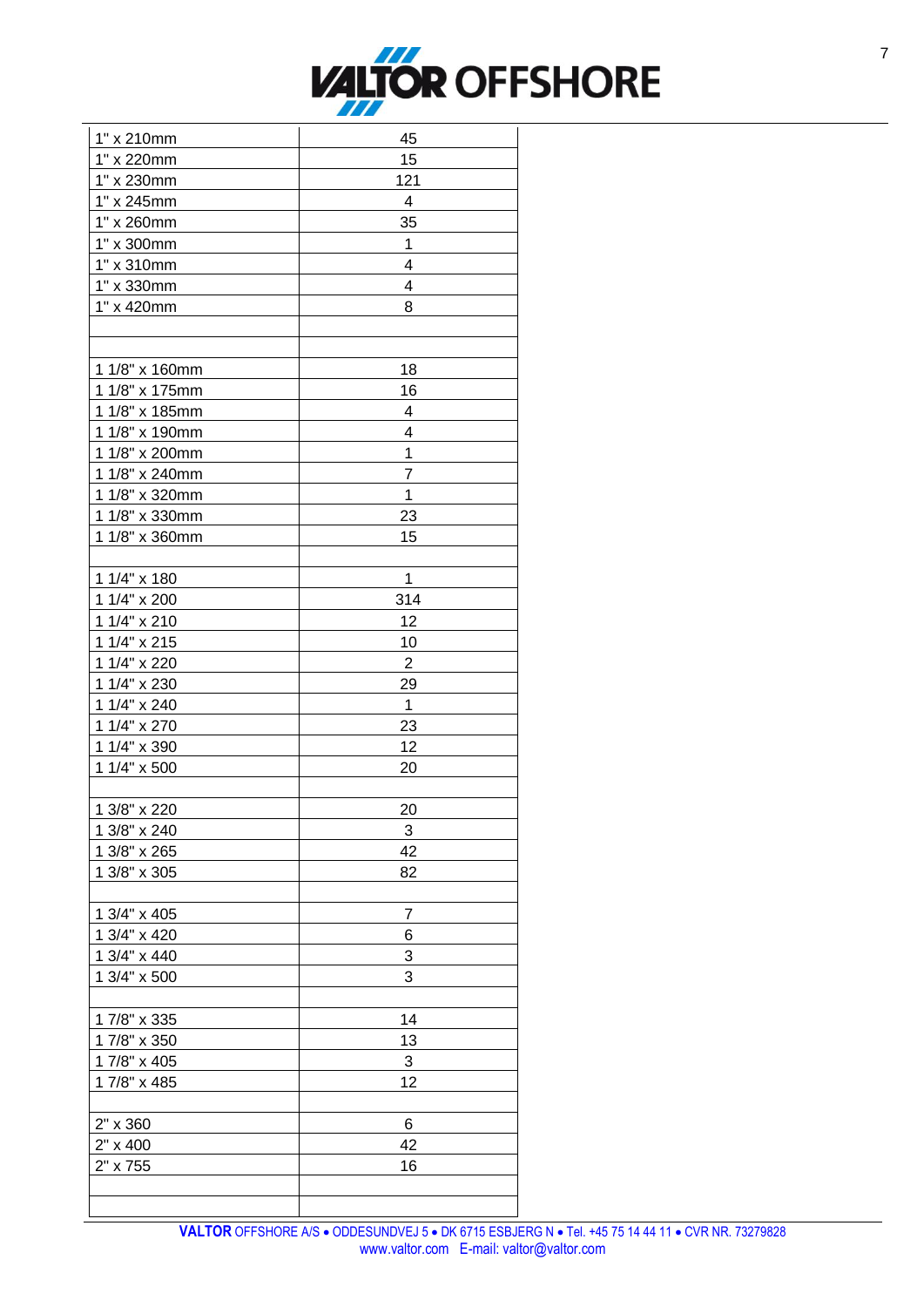

| M14 x 65mm                         |    |
|------------------------------------|----|
| $M14 \times 90$ mm                 | 9  |
| M14 x 205mm                        | 6  |
| M <sub>16</sub> x 70 <sub>mm</sub> |    |
| M16 x 130mm                        | 8  |
| M36 x 150mm FIN                    | 32 |
| M45 x 240                          | 32 |